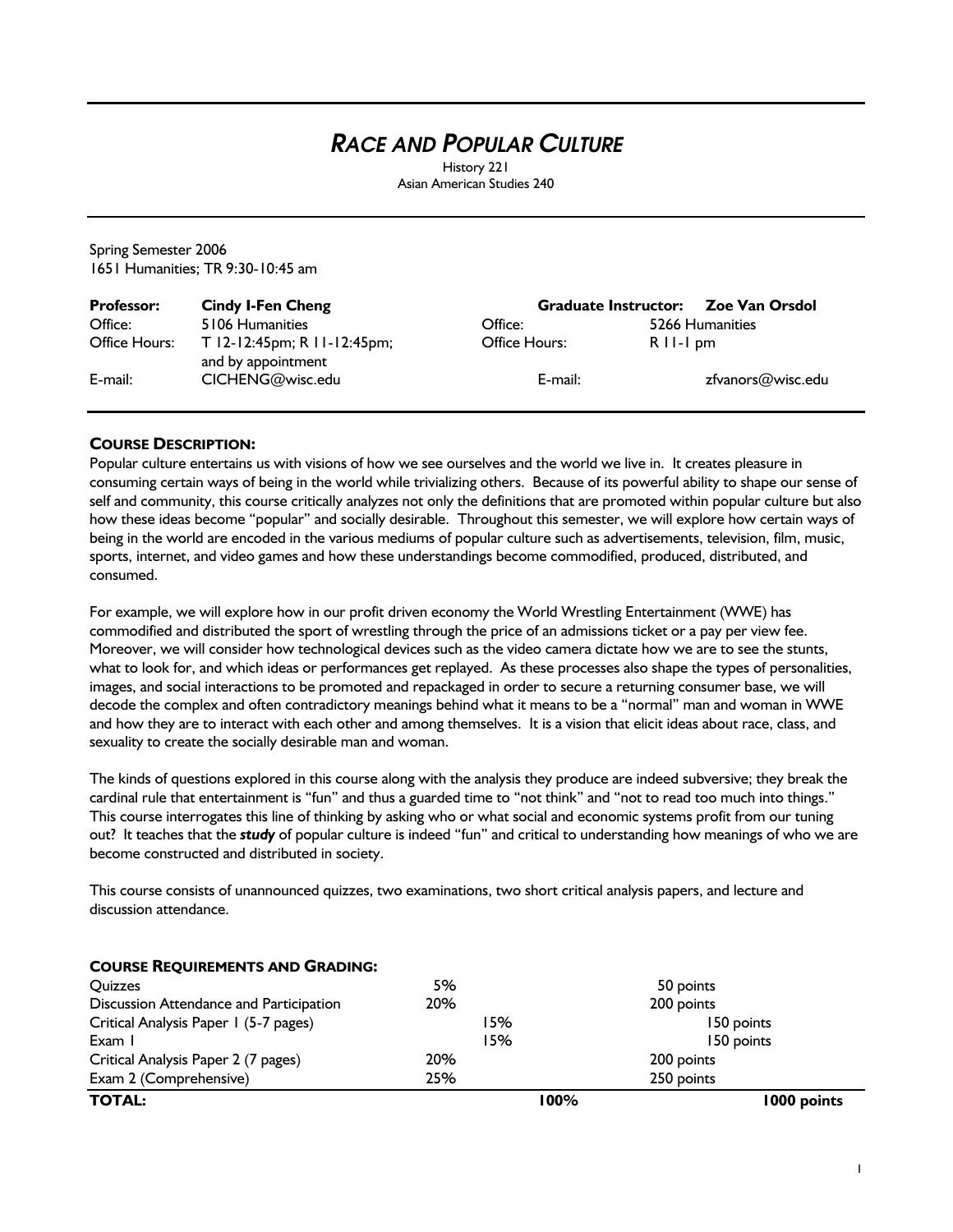## **COURSE POLICIES:**

Attendance: Regular and prompt attendance, active participation, and mature attentiveness during lecture meetings are mandatory. The professor will not distribute lecture notes via e-mail for students who miss lecture nor will lecture notes be posted on the course webpage. There are no excused absences for lecture.

Readings: Students are expected to complete each week's required readings before that Tuesday's lecture. You need to bring your books, readers, and lecture notes to each discussion section.

Discussion Sections: You will fail the course even if you do all the written work but do not attend weekly discussion sections. Your discussion leader has full authority to assign homework, administer quizzes, and require drafts of papers. She will provide you with additional guidelines and policies for the discussion section.

Quizzes, Writing Assignments, and Examinations: There will be unannounced quizzes on course materials in lecture. Quizzes will always be administered during the first ten to fifteen minutes of class. There will be no make-up quizzes given, without exception. Assignments are always due during the first ten minutes of lecture. Any assignment received after the first ten minutes of lecture on the due date is considered late and will not be evaluated or credited. No late work will be accepted, without exception. E-mailed submissions of papers are not permitted and will not be credited or graded, without exception. Exam 1 and Exam 2 will be given according to the schedule indicated in the course syllabus and according to university schedule, without exception. No incompletes will be granted for the course except in cases of personal emergencies, subject to the prompt notification of the professor, valid documentation of the particular emergency, and the discretion of the professor. Students are responsible for retaining a copy of all exams, quizzes, and assignments.

Honesty: Please read the university policy on plagiarism. All information borrowed from print sources or the internet must be clearly identified and properly credited. Any instance of plagiarism or cheating on exams, quizzes, and written assignments will result in an "F" grade for the assignment and the course.

Abilities: Any student who feels that he or she may need special accommodation due to a disability should contact me privately. Please also contact the Mcburney Disability Resource Center (http://www.mcburney.wisc.edu/) at 608-263- 2741 (phone); 263-6393 (TTY); 263-2998 (FAX); FrontDesk@mcb.wisc.edu to ensure that accommodations are implemented in a timely fashion.

Ground Rules: This course is open to a variety of ways of interpreting popular culture and students are encouraged to share their questions and ideas in lecture and discussion sections. Since there will be differences and disagreements, students are expected to show respect to the comments and positions of fellow students, the graduate instructor, as well as the professor.

Each student is warmly encouraged to meet with the professor and the graduate instructor during office hours and by appointment.

### **REQUIRED TEXTS:**

- COURSE READER ® is available at the Humanities Copy Center located at 1650 Humanities; Hours: 7:45 11:45am, 12:30 - 4:10pm; Phone: 263-3718 or 263-1803
- FULL LENGTH TEXT is available at the Rainbow Bookstore Cooperative located at 426 West Gilman Street; Hours: MWF 10-6 pm, TR 10-8 pm, Sat. 10- 6 pm, Sun 12-5 pm; Phone: 257-6050
	- 1. Gail Dines and Jean Humez, eds. *Gender, Race and Class in Media*, 2<sup>nd</sup> edition (Sage Publications 2003). (DH)

A copy of the COURSE READER and the FULL LENGTH TEXT are available on reserve at the College Library.

# **FILMS:**

- Merchants of Cool
- The Ad and the Ego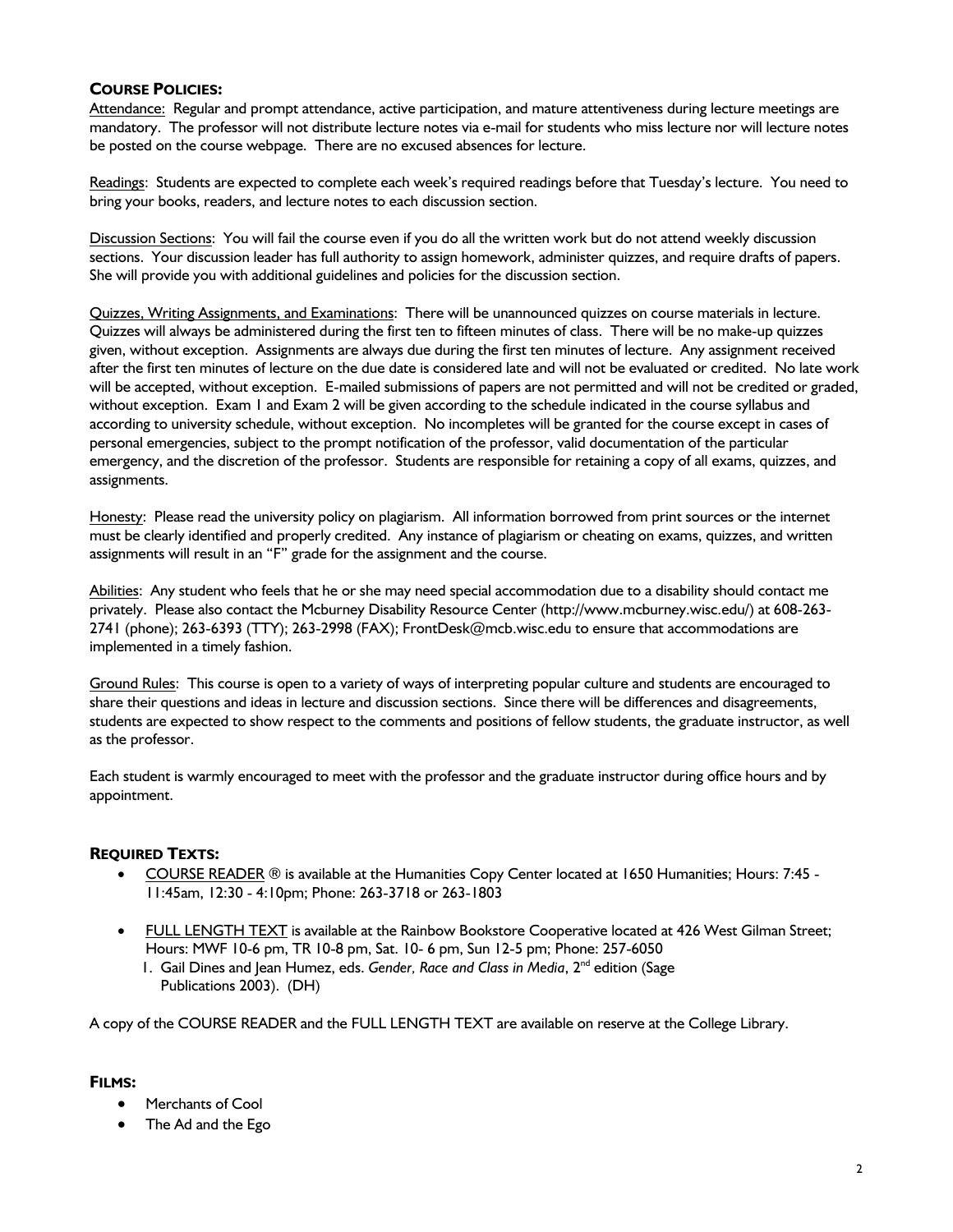- The Love Goddesses
- Slaying the Dragon
- Celluloid Closet
- Money for Nothing
- Nobody Knows My Name
- Wrestling with Manhood
- Game Over
- Various Film; Video; TV clips

# **COURSE SCHEDULE:**

### **WEEK 1: Introduction**

Tu 1.17 R 1.19

Readings:

- Douglas Kellner, "Cultural Studies, Multiculturalism, and Media Culture," DH 9-20
- David Croteau and William Hoynes, "The New Media Giants," DH 21- 39
- James Lull, "Hegemony," DH 60-65
- Stuart Hall, "The Whites of Their Eyes," DH 89-93
- Elaine H. Kim, "Asian Americans and Popular Culture" in *Dictionary of Asian Americans,* ed. Hyung Chan Kim (New York: Greenwood Publishing Group Inc., 1989), 99-114 ®

# **WEEK 2: Critical Vocabulary**

Tu 1.24

R 1.26 Film: Merchants of Cool

# Readings:

- Susan G. Davis, "Space Jam," DH 159-170
- Juliet Schor, "The New Politics of Consumption," DH 183-195
- Carol A. Stabile, "Nike, Social Responsibility, and the Hidden Adobe of Production," DH 196-203
- Kenon Breazeale, "In Spite of Women," DH 230-243
- Marcelo Ballve, "The Battle for Latino Media" in *NACLA Report on the Americas*, 37:4 (2004):20-25 ®

# **WEEK 3: Advertising and Consumer Culture**

| I |
|---|
|   |

R 2.2

Readings:

- Sut Jhally, "Image-Based Culture: Advertising and Popular Culture," DH 249-257
- John Berger, *Ways of Seeing* (New York: The Viking Press, 1972), 45-64; 129-155 ®
- Fred Fejes, "Advertising and the Political Economy of Lesbian/Gay Identity," DH 212-222
- Jean Kilbourne, " 'The More you Subtract, The More You Add'," DH 258-267
- Sanjukta Ghosh, " 'Con-fusing' Exotica," DH 274-282

| WEEK 4: |     | Advertising              |  |
|---------|-----|--------------------------|--|
|         |     |                          |  |
| R       | 2.9 | Film: The Ad and the Ego |  |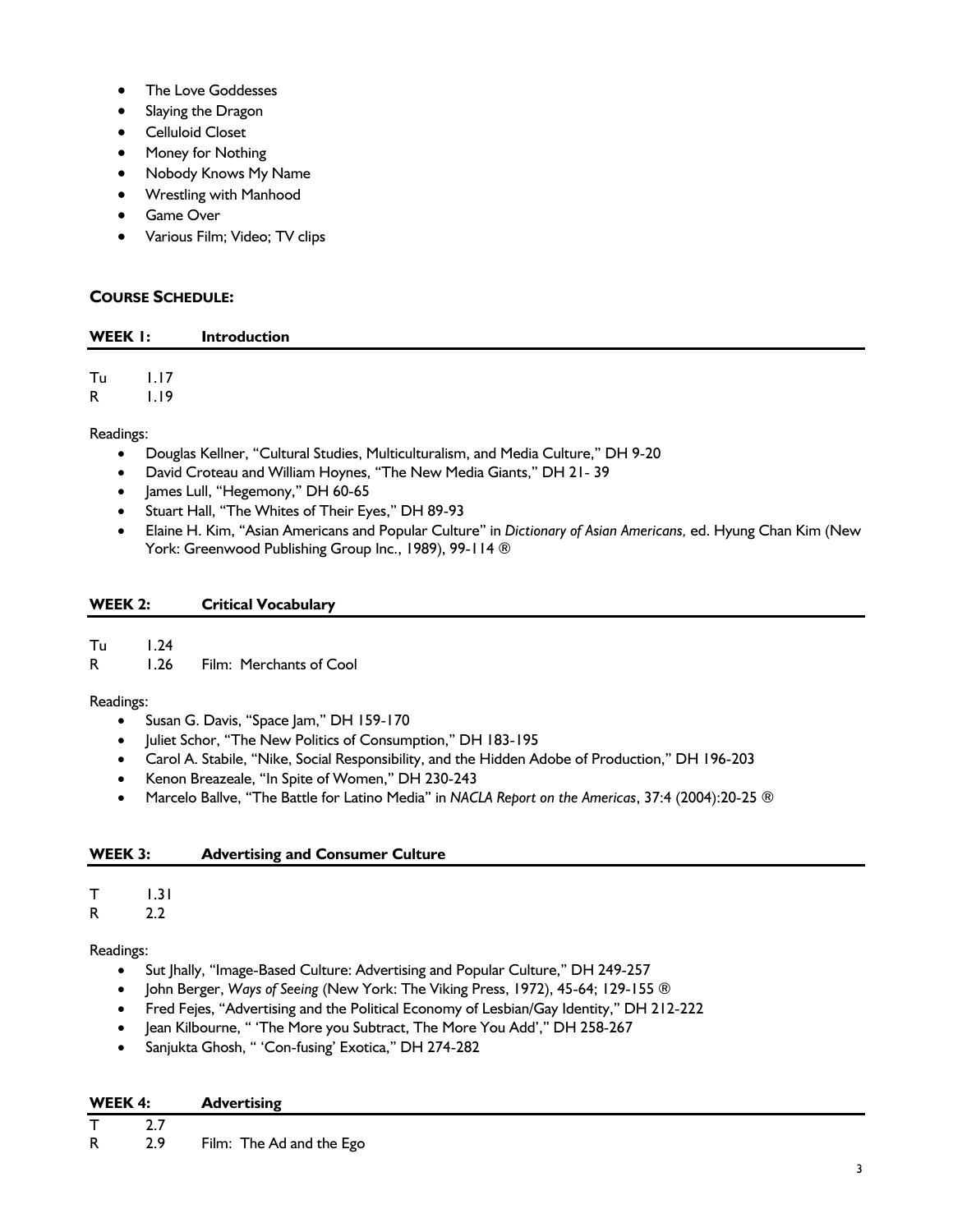Readings:

- Clint C. Wilson II and Felix Gutierrez, "Advertising and People of Color," DH 283-292
- Jackson Katz, "Advertising and the Construction of Violent White Masculinity," DH 349-358
- George Lipsitz, "The Meaning of Memory," DH 40-47
- Richard Butsch, "Ralph, Fred, Archie, and Homer," DH 575-585
- George Gerbner, "Television Violence," DH 339-348

#### **WEEK 5: Television**

# T 2.14

R 2.16

Readings:

- Jennifer Hayward, "Consuming Pleasures," DH 507-521
- Diane Raymond, "Popular Culture and Queer Representation," DH 98-110
- Kristal Brent Zook, "The Fox Network and the Revolution in Black Television," DH 586-595
- Jackie Byars and Eileen R. Meehan, "Once in a Lifetime," DH 613-624
- Sujata Moorti, "Cathartic Confessions or Emancipatory Texts?," DH 522-533
- Janice Peck, "The Mediated Talking Cure," DH 534-547

### **WEEK 6: Television and Reality-Based Programming**

## T 2.21 **CRITICAL ANALYSIS PAPER #1 DUE**

R 2.23

Readings:

- Lynn Spigel, "Entertainment Wars: Television Culture after 9/11" in *American Quarterly* 56:2 (June 2004):235-270 ®
- Derek Kompare, "Extraordinarily Ordinary: *The Osbournes* as 'An American Family'" in *Reality TV*, eds. Susan Murray and Laurie Ouellette (New York: New York University Press, 2004), 97-116 ®
- Jon Kraszewski, "Country Hicks and Urban Cliques: Mediating Race, Reality and Liberalism on MTV's *The Real World*" in *Reality TV*, eds. Susan Murray and Laurie Ouellette (New York: New York University Press, 2004), 179- 196 ®
- Kathleen Le Besco, "Got to Be Real: Mediating Gayness on *Survivor*" in *Reality TV*, eds. Susan Murray and Laurie Ouellette (New York: New York University Press, 2004), 271-287 ®
- W. Lance Bennett, "Beyond Pseudoevents: Election News as Reality TV" in *American Behavioral Scientist* 49:3 (November 2005):364-378 ®

**WEEK 7: Film** 

### T 2.28

R 3.2 Film Clips: The Love Goddesses; Slaying the Dragon; Celluloid Closet

Readings:

- Thomas Sobchack and Vivian Sobchack, *An Introduction to Film* (Boston: Scott, Foreman and Co., 1987), 3-21;54- 63; 112-115; 222-235 ®
- Carol J. Clover, "Her Body, Himself: Gender in Slasher Film" in *Gender, Race and Class in Media* (Thousand Oaks: Sage Publications, 1995), 169-183 ®

### **WEEK 8: Wu Xia: Bruce Lee and the Chinese Martial Arts Films**

T 3.7

R 3.9 **EXAM 1**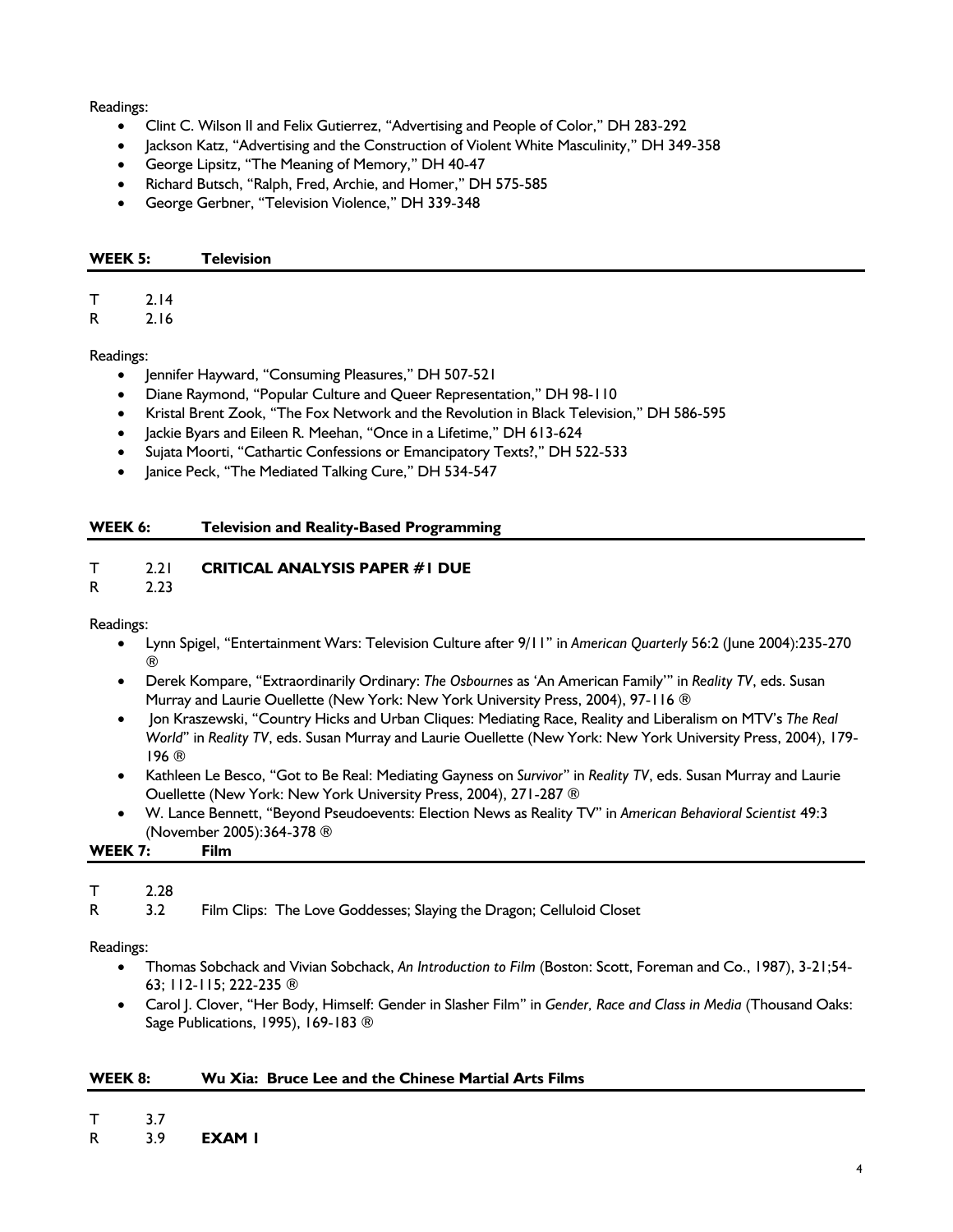Readings:

- Vijay Prashad, "Bruce Lee and the Anti-Imperialism of Kung Fu: A Polycultural Adventure" in *positions* 11:1 (2003):51-90 ®
- Amy Abugo Ongiri, " 'He Wanted to be Just Like Bruce Lee': African Americans, Kung Fu Theater and Cultural Exchange at the Margins" in *JAAS* (February 2002):31-40 ®
- Christina Klein, "*Crouching Tiger, Hidden Dragon*: A Diasporic Reading" in *Cinema Journal* 43:4 (Summer 2004):18- 42 ®

|  | WEEK 9: |  | <b>Spring Break</b> |  |
|--|---------|--|---------------------|--|
|--|---------|--|---------------------|--|

- T 3.14 No Lecture Meeting  $\odot$
- R 3.16 No Lecture Meeting  $\odot$

#### **WEEK 10: Music**

T 3.21 R 3.23 Film: Money for Nothing

Readings:

- George Lipsitz, "Working People's Music" in *American Media and Mass Culture: Left Perspectives*, ed. Donald Lazere (Berkeley: University of California Press, 1987), 293-308 ®
- Reebee Garofalo, "I Want My MP3: Who Owns Internet Music?" in *Policing Pop*, eds. Martin Cloonan and Reebee Garofalo (Philadelphia: Temple University Press, 2003), 30-45 ®
- Tricia Rose, "Hidden Politics," DH 396-405

#### **WEEK 11: Hip Hop**

T 3.28

R 3.30 Film: Nobody Knows My Name

### Readings:

- Imani Perry, "Who(se) Am I?," DH 136-148
- Rana A. Emerson, " 'Where My Girls At?' Negotiating Black Womanhood in Music Videos" in *Gender and Society* 2002 16(1):115-123 ®
- Kembrew McLeod, "Authenticity Within Hip Hop and Other Cultures Threatened with Assimilation" in *Journal of Communication* Fall 1999:134-150 ®
- Josh Kun, "What Is an MC If He Can't Rap to Banda?: Making Music in Nuevo L.A." in *American Quarterly*:741-758 ®

### **WEEK 12: Sports**

#### T 4.4 R 4.6

Readings:

- Sut Jhally, "Cultural Studies and the Sports/Media Complex" in Media, Sports and Society, ed. Lawrence A. Wenner (Newbury Park: Sage Publications, 1989), 70-93 ®
- Alan Bairner, "Isolation of Expansion: Nationalism and Sport in the United States" in *Sport, Nationalism, and Globalization* (New York: State University Press, 2001), 91-113 ®
- Mariah B. Nelson, "Feminism and Football: Then and Now" in *The Stronger Women Get, the More Men Love Football* (New York: Harcourt Brace and Co., 1994), 10-25 ®